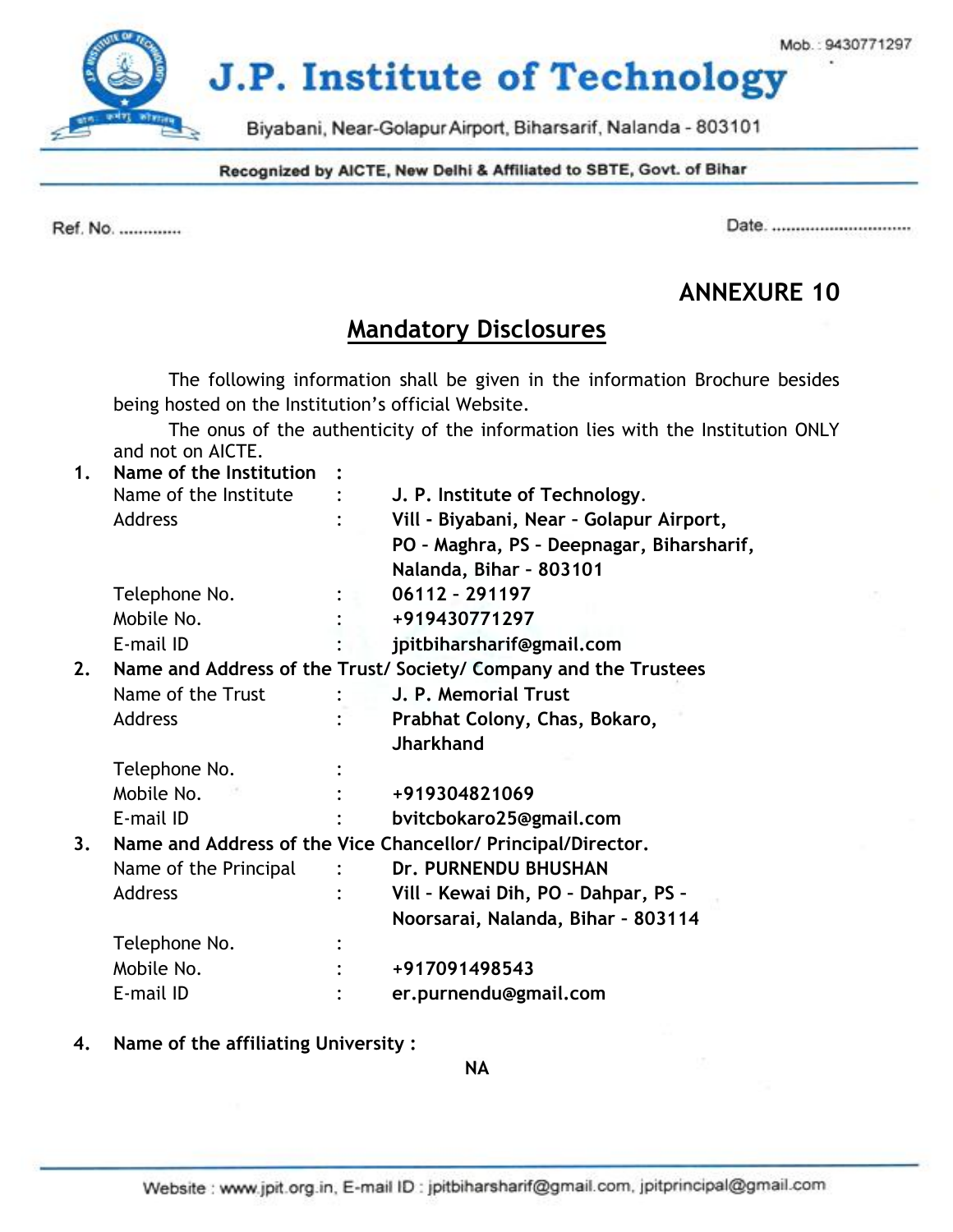| 5.<br>$\bullet$ | Governance:<br>Members of the Board and their brief background                                                                                                                                                                                                                                                                                                              |    | <b>NA</b>  |  |  |
|-----------------|-----------------------------------------------------------------------------------------------------------------------------------------------------------------------------------------------------------------------------------------------------------------------------------------------------------------------------------------------------------------------------|----|------------|--|--|
| ٠               | Members of Academic Advisory Body                                                                                                                                                                                                                                                                                                                                           |    | <b>NA</b>  |  |  |
|                 |                                                                                                                                                                                                                                                                                                                                                                             |    | <b>NA</b>  |  |  |
|                 | Frequently of the Board Meeting and Academic Advisory Body                                                                                                                                                                                                                                                                                                                  |    |            |  |  |
| ٠               | Organizational chart and processes                                                                                                                                                                                                                                                                                                                                          |    | <b>NA</b>  |  |  |
|                 | Nature and Extent of involvement of Faculty<br>and students                                                                                                                                                                                                                                                                                                                 | in | academic   |  |  |
|                 | affairs/improvements                                                                                                                                                                                                                                                                                                                                                        |    | <b>NA</b>  |  |  |
|                 | Mechanism/ Norms and Procedure for democratic/ good Governance                                                                                                                                                                                                                                                                                                              |    | <b>NA</b>  |  |  |
|                 | Student Feedback on Institutional Governance/ Faculty performance                                                                                                                                                                                                                                                                                                           |    | <b>YES</b> |  |  |
|                 | Grievance Redressal mechanism for Faculty, staff and students                                                                                                                                                                                                                                                                                                               |    | <b>YES</b> |  |  |
| ٠               | Establishment of Anti Ragging Committee                                                                                                                                                                                                                                                                                                                                     |    | <b>YES</b> |  |  |
|                 | Establishment of Online Grievance Redressal Mechanism                                                                                                                                                                                                                                                                                                                       |    | <b>YES</b> |  |  |
|                 | Establishment of Grievance Redressal Committee in the Institution and Appointment                                                                                                                                                                                                                                                                                           |    |            |  |  |
|                 | ofOMBUDSMAN by the University                                                                                                                                                                                                                                                                                                                                               |    | <b>NA</b>  |  |  |
| $\bullet$       | Establishment of Internal Complaint Committee (ICC)                                                                                                                                                                                                                                                                                                                         |    | <b>YES</b> |  |  |
|                 | Establishment of Committee for SC/ST                                                                                                                                                                                                                                                                                                                                        |    | <b>YES</b> |  |  |
| $\bullet$       | Internal Quality Assurance Cell                                                                                                                                                                                                                                                                                                                                             |    | <b>YES</b> |  |  |
| 6.              | <b>Programmes:</b>                                                                                                                                                                                                                                                                                                                                                          |    |            |  |  |
|                 | • Name of Programmes approved by AICTE<br>Diploma (Polytechnic)<br>• Name of Programmes Accredited by NBA<br><b>NA</b><br>• Status of Accreditation of the Courses<br><b>NA</b><br><b>Total number of Courses</b>                                                                                                                                                           |    |            |  |  |
|                 | No. of Courses for which applied for Accreditation<br>Status of Accreditation - Preliminary/ Applied for SAR and results awaited/ Applied<br>for SAR and visits completed/ Results of the visits awaited/ Rejected/ Approved for.<br>Courses (specify the number of courses)<br>• For each Programme the following details are to be given (Preferably in Tabular<br>form): |    |            |  |  |

- Name
- Number of seats
- Duration
	- Cut off marks/rank of admission during the last three years
- Fee (as approved by the state government)
- Placement Facilities
- Campus placement in last three years with minimum salary ,maximum salary and average salary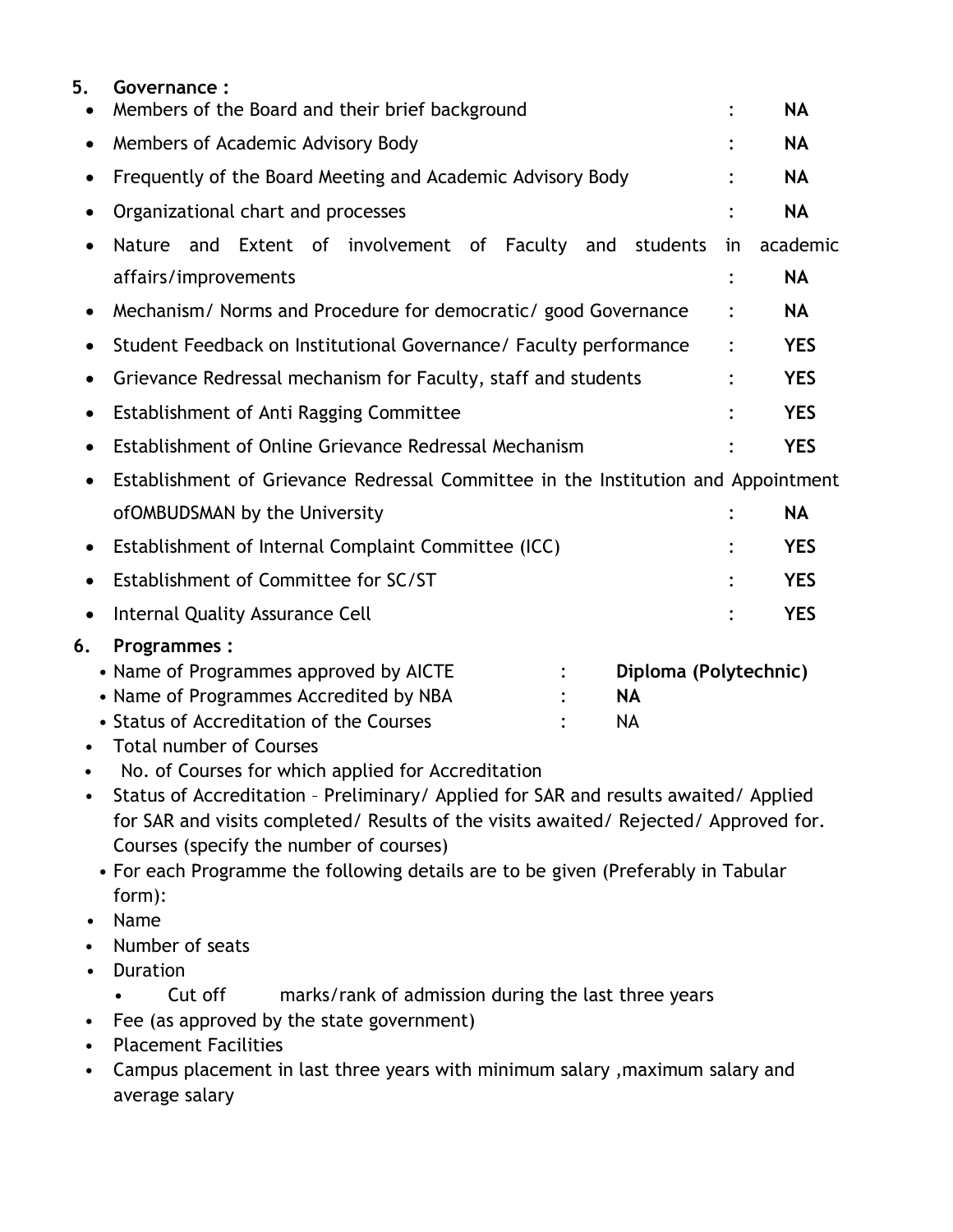- Name and duration of Programme(s)having Twinning and Collaboration with Foreign University(s) and being run in the same Campus along with status of their AICTE approval. If there is Foreign Collaboration, give the following details : **NA**
- Details of the Foreign University
- Name of the University
- Address
- Website
- Accreditation status of the University in its Home Country
- Ranking of the University in the Home Country
- Whether the degree offered is equivalent to an Indian Degree? If yes, the name of the agency which has approved equivalence. If no, implications for students in terms of pursuit of higher studies in India and abroad and job both within and outside the country
- Nature of Collaboration
	- Conditions of Collaboration
	- Complete details of payment a student has to make to get the full benefit of
	- Collaboration
	- For each Programme Collaborated provide the following: **NA**
	- Programme Focus
	- Number of seats
	- Admission Procedure
	- Fee (as approved by the state government)
	- Placement Facility
	- Placement Records for last three years with minimum salary, maximum salary and average salary
	- Whether the Collaboration Programme is approved by AICTE? If not whether the Domestic/
	- Foreign University has applied to AICTE for approval

# **7. Faculty :**

- Course/Branch wise list Faculty members :
- Permanent Faculty : **36** • Adjunct Faculty : **NA**
- Permanent Faculty: Student Ratio : **25 : 1**
- Number of Faculty employed and left during the last three years : **16**
- **8. Profile of Vice Chancellor/ Director/ Principal/Faculty :**
	- **Teaching Staff**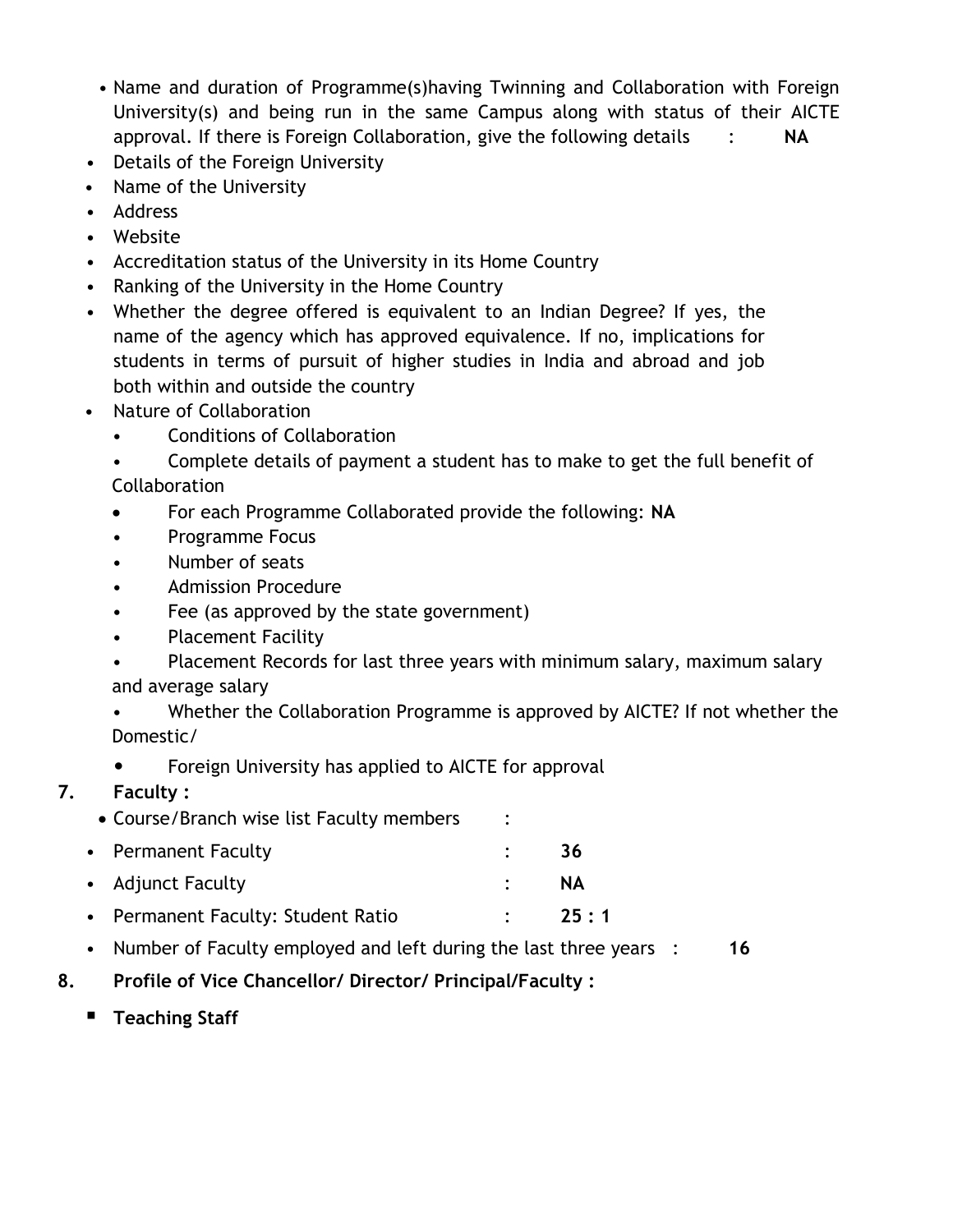| <b>Name</b>                                                                                                  | <b>PURNENDU BHUSHAN</b>       |  |                         |              |
|--------------------------------------------------------------------------------------------------------------|-------------------------------|--|-------------------------|--------------|
| Date of Birth<br>25 - February - 1990<br>$\ddot{\cdot}$                                                      |                               |  |                         |              |
| <b>Unique ID</b><br>$\ddot{\cdot}$                                                                           | 8212 8443 6873                |  |                         |              |
|                                                                                                              |                               |  |                         |              |
|                                                                                                              |                               |  |                         |              |
| Designation :                                                                                                | Principal                     |  |                         |              |
| Department :                                                                                                 | <b>Mechanical Engineering</b> |  |                         |              |
| Date of Joining the<br>Institute:                                                                            |                               |  |                         |              |
| Qualification:                                                                                               | Ph.D & M.Tech                 |  |                         |              |
| Total Experience: 10                                                                                         | Teaching: 08                  |  | Industry: 02            | Research:    |
| Area of Specialization                                                                                       |                               |  |                         |              |
| Course taught at Diploma/ Post Diploma/<br>Under Graduate/ Post Graduate/ Post<br>Graduate Diploma Level     |                               |  |                         |              |
| <b>Research Guidance (Number of Students)</b>                                                                |                               |  |                         |              |
| No. of Papers<br>Published in                                                                                | National:                     |  | International Journals: | Conferences: |
| Projects Carried out                                                                                         |                               |  |                         |              |
| Patents (Filed &<br>Granted)                                                                                 |                               |  |                         |              |
| <b>Technology Transfer</b>                                                                                   |                               |  |                         |              |
| Research Publications (No. of papers<br>published in National/International<br>Journals/Conferences)         |                               |  |                         |              |
| No. of Books published with details (Name of<br>the book, Publisher with ISBN, year of<br>publication, etc.) |                               |  |                         |              |
|                                                                                                              |                               |  |                         |              |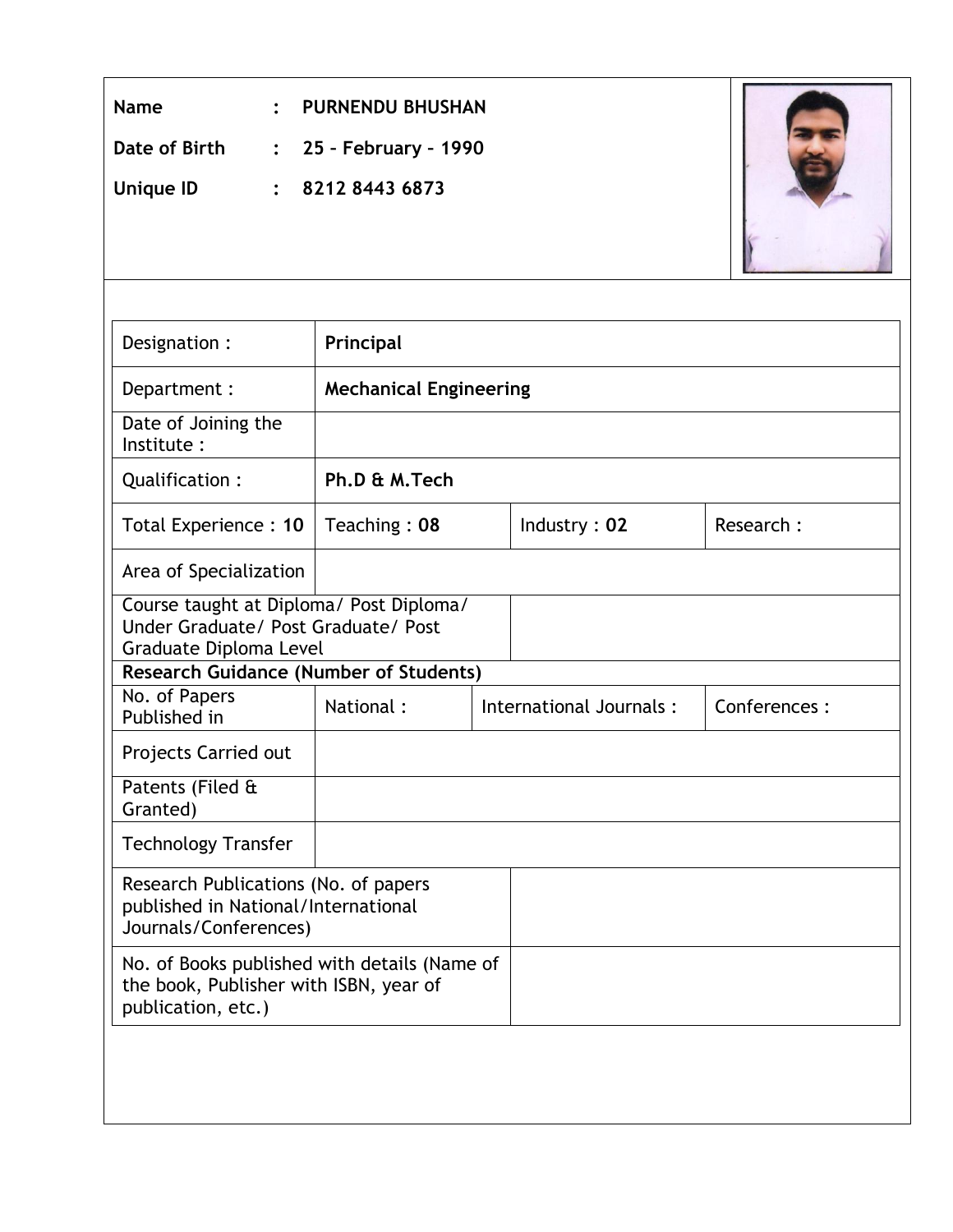| <b>Name</b><br>Date of Birth<br><b>Unique ID</b>                                                             | <b>KUMAR GAURAV</b><br>05 - October - 1993<br>8378 5416 1715 |  |                               |  |              |
|--------------------------------------------------------------------------------------------------------------|--------------------------------------------------------------|--|-------------------------------|--|--------------|
| Designation :                                                                                                | Head of Department (Mech. Engg.)                             |  |                               |  |              |
| Department :                                                                                                 | <b>Mechanical Engineering</b>                                |  |                               |  |              |
| Date of Joining the<br>Institute:                                                                            |                                                              |  |                               |  |              |
| Qualification:                                                                                               | M.Tech                                                       |  |                               |  |              |
| Total Experience :                                                                                           | Teaching: 6                                                  |  | Industry:                     |  | Research:    |
| Area of<br>Specialization                                                                                    | <b>Thermal Engineering</b>                                   |  |                               |  |              |
| Course taught at Diploma/ Post Diploma/<br>Under Graduate/ Post Graduate/ Post<br>Graduate Diploma Level     |                                                              |  | <b>Mechanical Engineering</b> |  |              |
| <b>Research Guidance (Number of Students)</b>                                                                |                                                              |  |                               |  |              |
| No. of Papers<br>Published in                                                                                | National:                                                    |  | International Journals:       |  | Conferences: |
| Projects Carried out                                                                                         | 08                                                           |  |                               |  |              |
| Patents (Filed &<br>Granted)                                                                                 |                                                              |  |                               |  |              |
| <b>Technology Transfer</b>                                                                                   |                                                              |  |                               |  |              |
| Research Publications (No. of papers<br>published in National/International<br>Journals/Conferences)         |                                                              |  |                               |  |              |
| No. of Books published with details (Name<br>of the book, Publisher with ISBN, year of<br>publication, etc.) |                                                              |  |                               |  |              |
|                                                                                                              |                                                              |  |                               |  |              |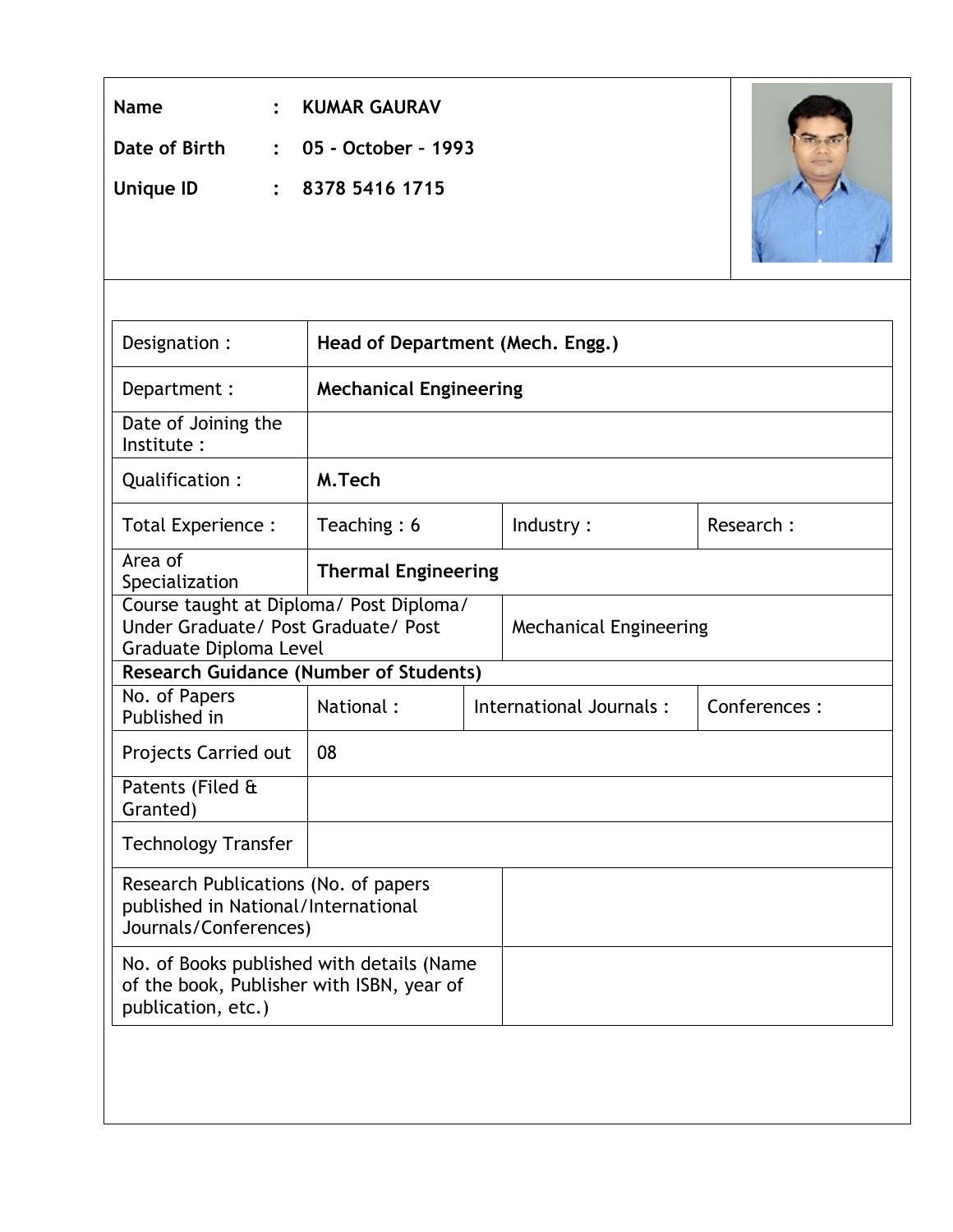### **9. Fee :**

Details of Fee, as approved by State Fee Committee, for the Institution

| <b>Details Fee</b>   | <b>Amounts</b> | <b>Remarks</b>         |
|----------------------|----------------|------------------------|
| <b>Admission Fee</b> | 5000.00        | At a time of Admission |
| <b>Tuition Fee</b>   | 25000.00       | <b>Per Semester</b>    |

Time schedule for payment of Fee for the entire Programme

| Sr. | <b>Semester</b> | Schedule for payment               | <b>Remarks</b> |
|-----|-----------------|------------------------------------|----------------|
|     |                 | At a time of Admission             |                |
| 2.  |                 | After Promoting to second semester |                |
| 3.  |                 | After Promoting to third semester  |                |
| 4.  |                 | After Promoting to fourth semester |                |
| 5.  |                 | After Promoting to fifth semester  |                |
| 6.  |                 | After Promoting to sixth semester  |                |

- No. of Fee waivers granted with amount and name of students **NIL**
- Number of scholarship offered by the Institution, duration and amount : **NIL**
- Criteria for Fee waivers/scholarship : **NIL**
- Estimated cost of Boarding and Lodging in Hostels : **NIL**
- Any other fee please specify

## **10. Admission :**

• Number of seats sanctioned with the year of approval

| Sr.          | <b>Branch</b>           | $2016 - 17$ | $2017 - 18$ | $2018 - 19$ | $2019 - 20$ | $2020 - 21$ | $2021 - 22$ |
|--------------|-------------------------|-------------|-------------|-------------|-------------|-------------|-------------|
| 1.           | Civil Engg.             | 120         | 120         | 120         | 120         | 120         | 120         |
| 2.           | <b>Electrical Engg.</b> | 60          | 60          | 60          | 60          | 60          | 60          |
| $\mathbf{3}$ | Mechanical<br>Engg.     | 120         | 120         | 120         | 120         | 120         | 120         |
|              | Total :                 | 300         | 300         | 300         | 300         | 300         | 300         |

• Number of Students admitted under various categories each year in the last three years

| Sr. | Year | <b>Branch</b>           | <b>Categories</b> |            |           |           | <b>Total</b> |
|-----|------|-------------------------|-------------------|------------|-----------|-----------|--------------|
|     |      |                         | <b>UR</b>         | <b>OBC</b> | <b>SC</b> | <b>ST</b> |              |
|     |      | Civil Engg.             | 13                | 81         | 25        | 01        | 120          |
| 1.  | 2019 | <b>Electrical Engg.</b> | 08                | 33         | 17        | 02        | 60           |
|     |      | Mechanical Engg.        | 15                | 66         | 33        | 01        | 115          |
|     | 2018 | Civil Engg.             | 06                | 28         | 06        | 00        | 40           |
| 2.  |      | <b>Electrical Engg.</b> | 03                | 17         | 08        | 00        | 28           |
|     |      | <b>Mechanical Engg.</b> | 00                | 23         | 08        | 00        | 31           |
| 3.  | 2017 | Civil Engg.             | 00                | 23         | 00        | 00        | 23           |
|     |      | <b>Electrical Engg.</b> | 00                | 08         | 02        | 00        | 10           |
|     |      | <b>Mechanical Engg.</b> | 00                | 08         | 00        | 00        | 08           |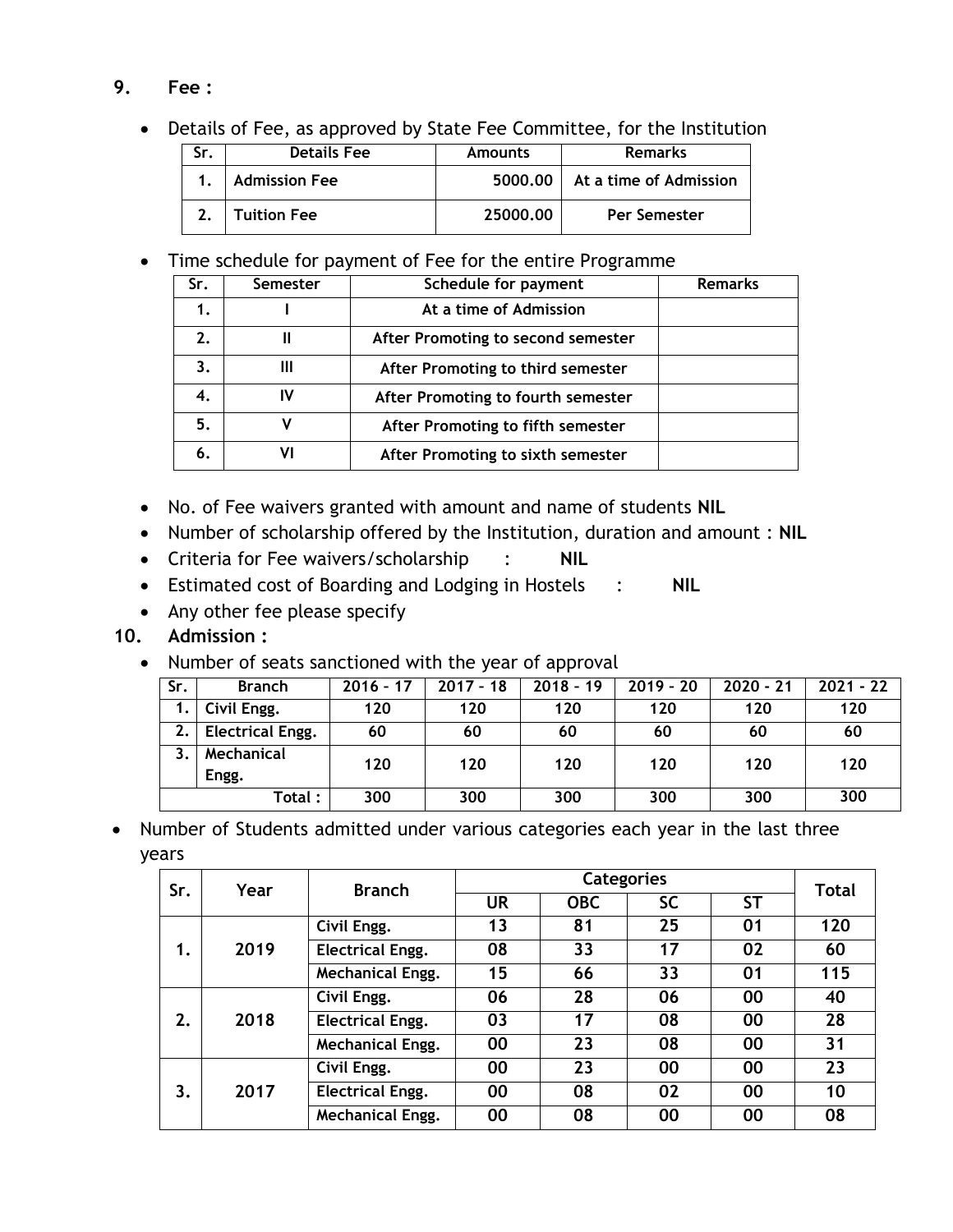• Number of applications received during last two years for admission under Management Quota and number admitted : **NILL**

## **11. Admission Procedure :**

 Mention the admission test being followed, name and address of the Test Agency/ State Admission Authorities and its URL (website)

| Name of the test Agency/<br><b>State Admission Authorities</b> | <b>Bihar Combined Entrance Competitive</b><br><b>Examination Board (BCECEB)</b>                          |
|----------------------------------------------------------------|----------------------------------------------------------------------------------------------------------|
| <b>Address</b>                                                 | <b>BCECE BOARD.</b><br>I.A.S. Association Building. NEAR PATNA AIRPORT,<br>PATNA - 800014, BIHAR (INDIA) |
| Website                                                        | https://bceceboard.bihar.gov.in/                                                                         |

 Number of seats allotted to different Test Qualified candidate separately (AIEEE/ CET (State conducted test/ University tests/ CMAT/ GPAT)/ Association conducted test etc.) : **NIL**

## **• Calendar for admission against Management/vacant seats: NIL**

- Last date of request for applications
- Last date of submission of applications
- Dates for announcing final results
- Release of admission list (main list and waiting list shall be announced on the same day)
- Date for acceptance by the candidate (time given shall in no case be less than 15days)
- Last date for closing of admission
- Starting of the Academic session
- The waiting list shall be activated only on the expiry of date of main list
- The policy of refund of the Fee, in case of withdrawal, shall be clearly notified

## **12. Criteria and Weightages for Admission :**

- Describe each criterion with its respective weightages i.e. Admission Test, marks in qualifying examination etc.
- Mention the minimum Level of acceptance, if any
- Mention the cut-off Levels of percentage and percent ilescore of the candidates in the admission test for the last three years
- Display marks scored in Test etc. and in aggregate for all candidates who were admitted

## **13. List of Applicants :**

 List of candidate whose applications have been received along with percentile/percentages core for each of the qualifying examination in separate categories for open seats. List of candidate who have applied along with percentage and percentile score for Management quota seats (merit wise)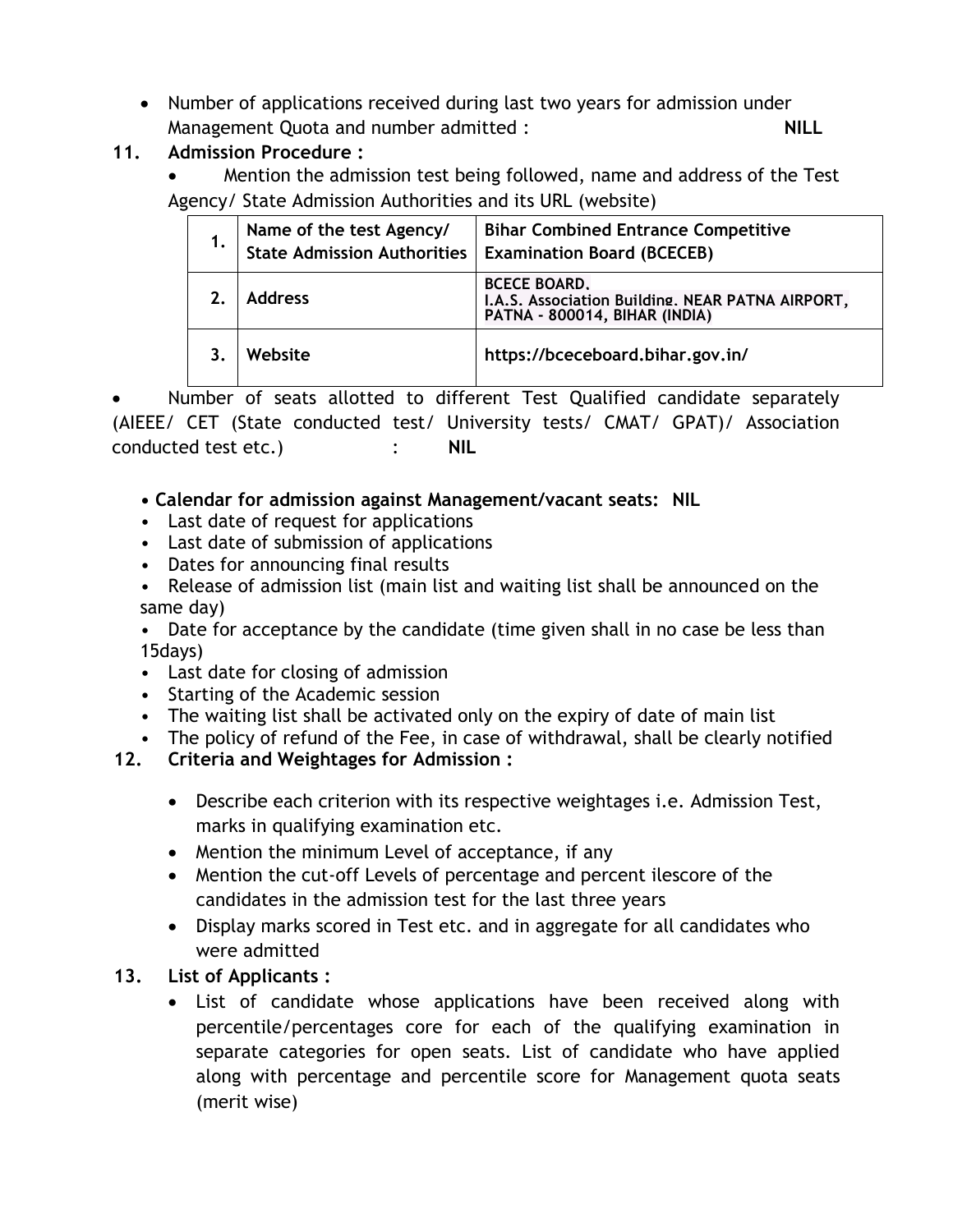### **14. Results of Admission Under Management seats/Vacant seats :**

- Composition of selection team for admission under Management Quota with the brief profile of members (This information be made available in the public domain after the admission process is over)
- Score of the individual candidate admitted arranged in order or merit
- List of candidate who have been offered admission
- Waiting list of the candidate in order of merit to be operative from the last date of joining of the first list candidate
- List of the candidate who joined within the date, vacancy position in each category before operation of waiting list
- **15. Information of Infrastructure and Other Resources Available :**
	- Number of Class Rooms and size of each
	- Number of Tutorial rooms and size of each
	- Number of Laboratories and size of each
	- Number of Drawing Halls with capacity of each
	- Number of Computer Centres with capacity of each
	- Central Examination Facility, Number of rooms and capacity of each
	- Online examination facility (Number of Nodes, Internet bandwidth, etc.)
	- Barrier Free Built Environment for disabled and elderly persons
	- Occupancy Certificate
	- Fire and Safety Certificate
	- Hostel Facilities
	- **Library**
		- Number of Library books/ Titles/ Journals available(Programme-wise)
		- List of online National/ International Journals subscribed
		- E- Library facilities
		- National Digital Library(NDL) subscription details
	- **Laboratory and Workshop**
		- List of Major Equipment/Facilities in each Laboratory/Workshop
		- List of Experimental Setup in each Laboratory/Workshop
	- **Computing Facilities**
		- Internet Bandwidth
		- Number and configuration of System
		- Total number of system connected by LAN
		- Total number of system connected by WAN
		- Major software packages available
		- Special purpose facilities available (Conduct of online Meetings/Webinars/Workshops, etc.)
		- Facilities for conduct of classes/courses in online mode (Theory & Practical)
		- Innovation Cell
		- Social Media Cell
		- Compliance of the National Academic Depository (NAD), applicable to PGCM/ PGDM Institutions and University Departments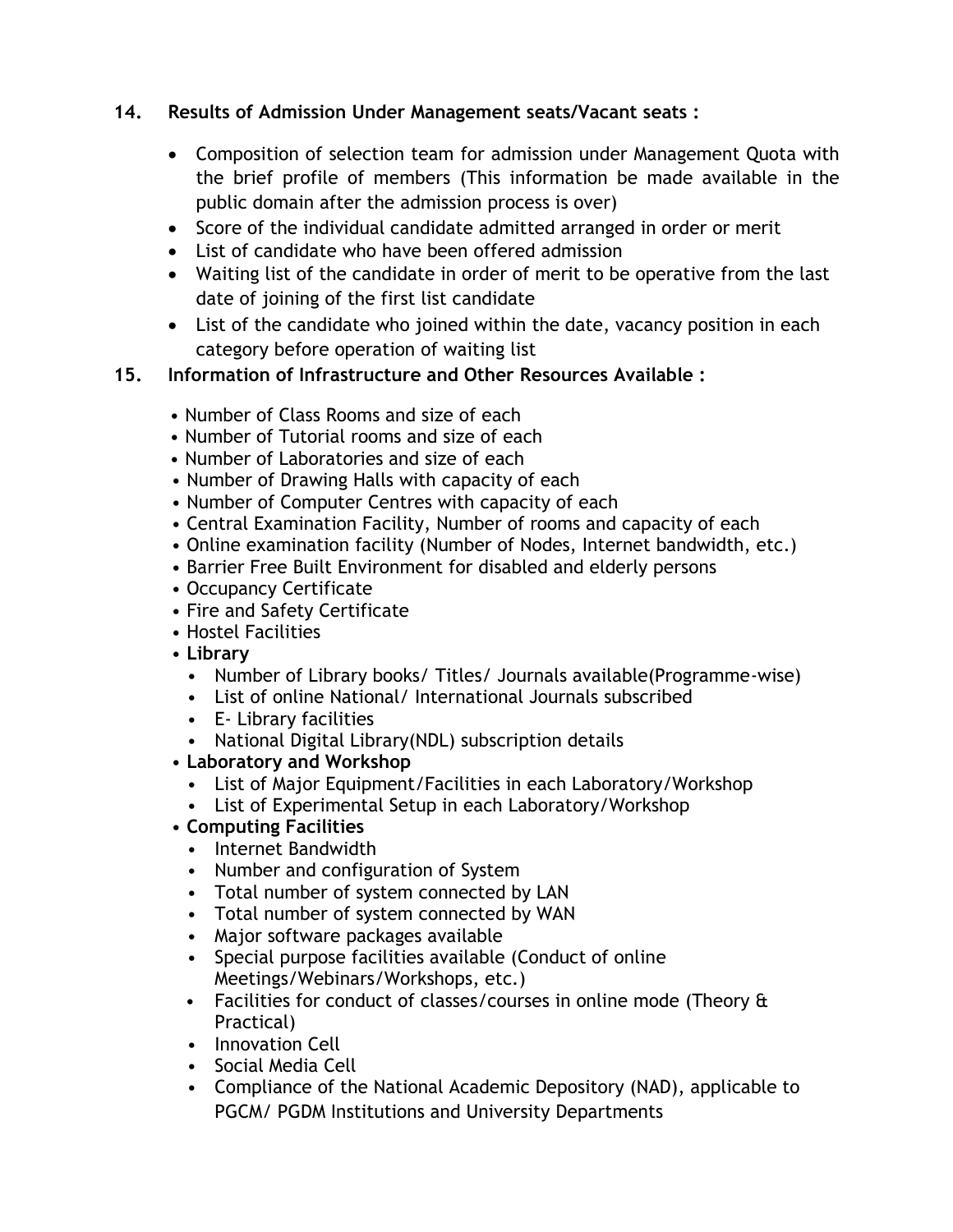- **List of facilities available**
	- •Games and Sports Facilities
	- •Extra-Curricular Activities
	- •Soft Skill Development Facilities
- **Teaching Learning Process**
	- •Curricula and syllabus for each of the Programmes as approved by the University
	- •Academic Calendar of the University
	- •Academic Time Table with the name of the Faculty members handling the Course
	- •Teaching Load of each Faculty
	- •Internal Continuous Evaluation System and place
	- Student's assessment of Faculty, System in place

#### • **For each Post Graduate Courses give the following:**

- Title of the Course
- Curricula and Syllabi
- Laboratory facilities exclusive to the Post Graduate Course

#### • **Special Purpose**

- Software, all design tools in case
- Academic Calendar and framework

#### **16. Enrolment and placement details of students in the last 3years**

| Sr. | Year | <b>Enrolled</b> | Placement | <b>Remarks</b> |
|-----|------|-----------------|-----------|----------------|
|     | 2019 | 296             |           |                |
|     | 2018 | 123             |           |                |
|     | 2017 | 43              |           |                |

### **17. List of Research Projects/ Consultancy Works**

- Number of Projects carried out, funding agency, Grant received
- Publications (if any) out of research in last three years out of masters projects
- Industry Linkage
- MoUs with Industries (minimum3(10))

#### **18. LoA and subsequent EoA till the current Academic Year**

| Sr. | LoA / EoA                    | <b>Permanent / Current</b> | <b>Current Year</b>      |
|-----|------------------------------|----------------------------|--------------------------|
| 1.  | <b>Letter of Approval</b>    | 1 - 2480385701             | $2015 - 2016$            |
| 2.  | <b>Extension of Approval</b> | 1 - 2812613761             | $\overline{2016} - 2017$ |
| 3.  | <b>Extension of Approval</b> | 1 - 3324867894             | $2017 - 2018$            |
| 4.  | <b>Extension of Approval</b> | 1 - 3511785880             | $2018 - 2019$            |
| 5.  | <b>Extension of Approval</b> | 1 - 4260524904             | $2019 - 2020$            |
| 6.  | <b>Extension of Approval</b> | 1 - 7013754900             | 2020 - 2021              |
| 7.  | <b>Extension of Approval</b> | 1 - 9318263108             | $2021 - 2022$            |

### **19. Accounted audited statement for the last three years : YES**

### **20. Best Practices adopted, if any**

**Note:** Suppression and/or misrepresentation of information shall invite appropriate penal action. The Website shall be dynamically updated with regard to Mandatory Disclosures